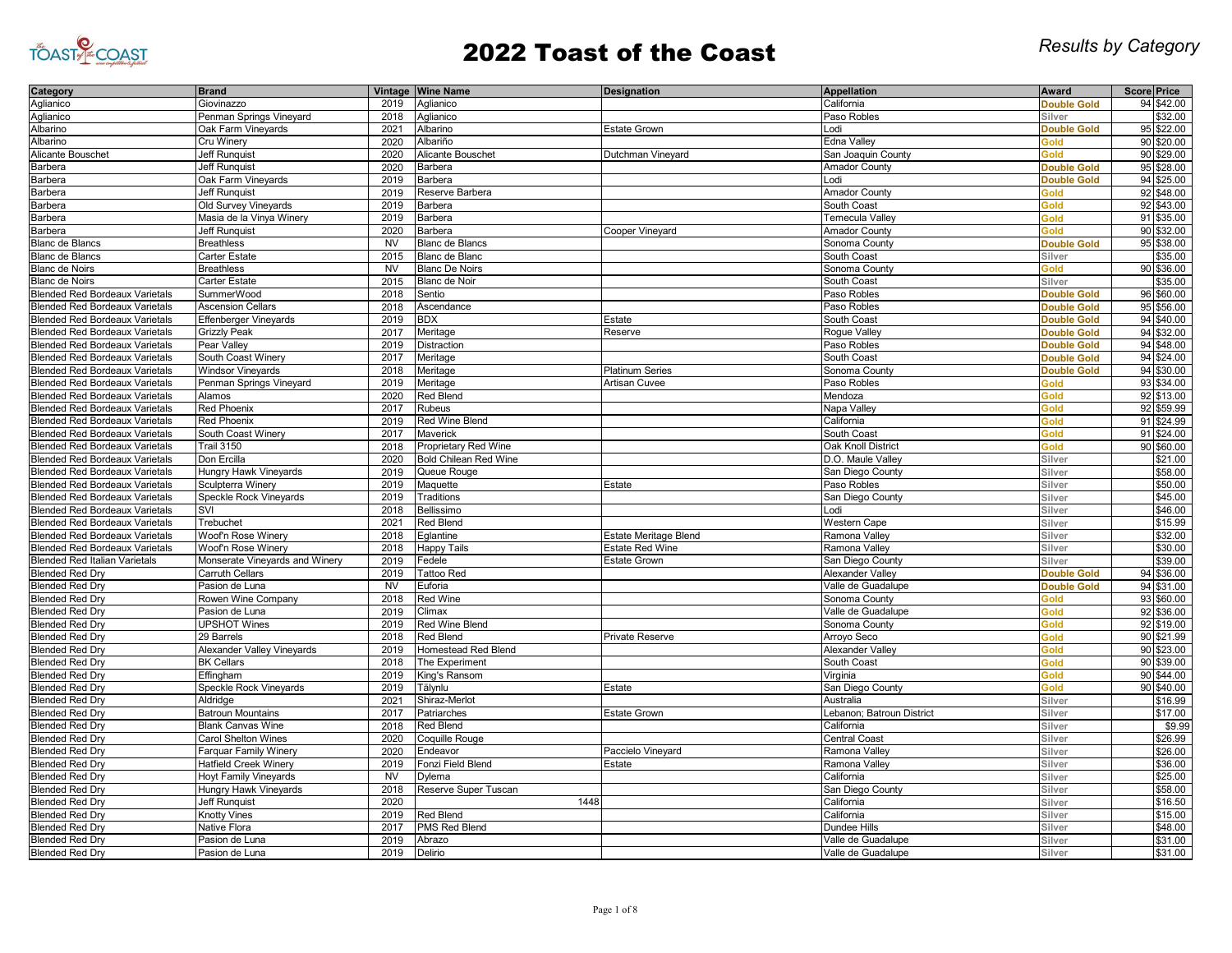

| <b>Blended Red Dry</b>               | Rancho San Martin          | 2018                   | <b>SRB Special Red Blend</b>             |                              | Ramona Valley                  | Silver             |    | \$33.00            |
|--------------------------------------|----------------------------|------------------------|------------------------------------------|------------------------------|--------------------------------|--------------------|----|--------------------|
| <b>Blended Red Dry</b>               | Redland Ranch              | 2020                   | <b>Red Blend</b>                         | Reserve                      | California                     | Silver             |    | \$17.99            |
| <b>Blended Red Drv</b>               | Santa Barbara Winery       | 2019                   | Red Blend                                | Joughin Vineyard             | Santa Ynez Valley              | Silver             |    | \$34.00            |
| <b>Blended Red Dry</b>               | Sculpterra Winery          | 2019                   | Figurine                                 | Estate                       | Paso Robles                    | Silver             |    | \$44.00            |
| <b>Blended Red Dry</b>               | South Coast Winery         | <b>NV</b>              | <b>Big Red Table</b>                     |                              | South Coast                    | Silver             |    | \$14.00            |
| <b>Blended Red Dry</b>               | SVI                        | 2016                   | <b>Delicate Princess</b>                 |                              | Lodi                           | Silver             |    | \$38.00            |
| <b>Blended Red Dry</b>               | The Other Side             | 2019                   | Red Blend                                |                              | Paso Robles                    | Silver             |    | \$40.00            |
| <b>Blended Red Dry</b>               | Trebuchet                  | 2021                   | Shiraz-Viognier                          |                              | <b>Western Cape</b>            | Silver             |    | \$16.99            |
| <b>Blended Red Medium Dry</b>        | Fortino                    | <b>NV</b>              | Maribella                                |                              | Santa Clara Valley             | Silver             |    | \$21.00            |
| <b>Blended Red Sweet</b>             | Earl Stevens               | <b>NV</b>              | Sweet Red                                |                              | California                     | Silver             |    | \$15.00            |
| <b>Blended Red Sweet</b>             | Moiselle                   | <b>NV</b>              | Sweet Red                                |                              | California                     | Silver             |    | \$4.95             |
| <b>Blended Red Sweet</b>             | <b>Tiny Umbrellas</b>      | <b>NV</b>              | Red Blend                                |                              | California                     | Silver             |    | \$5.99             |
| <b>Blended Red Rhone Varietals</b>   | Mermaid Valley Vineyard    | 2018                   | Siren's Song                             |                              | Ramona Valley                  | <b>Double Gold</b> | 95 | \$32.00            |
| <b>Blended Red Rhone Varietals</b>   | Longhouse                  | 2019                   | <b>GSM Red Blend</b>                     |                              | Sierra Foothills               | Gold               |    | 91 \$15.99         |
| <b>Blended Red Rhone Varietals</b>   | Discombobulated            | 2019                   | <b>Red Wine</b>                          |                              | <b>Central Coast</b>           | Gold               | 90 | \$36.00            |
| <b>Blended Red Rhone Varietals</b>   | La Ligne Noire             | 2019                   | Patrimoine Francais                      |                              | Cotes Catalanes IGP            | Gold               | 90 | \$19.99            |
| <b>Blended Red Rhone Varietals</b>   | Pear Valley                | 2019                   | Inspiration                              |                              | Paso Robles                    | Gold               | 90 | \$32.00            |
| <b>Blended Red Rhone Varietals</b>   | SummerWood                 | 2018                   | GSM                                      |                              | Paso Robles                    | bloê               | 90 | \$55.00            |
| <b>Blended Red Rhone Varietals</b>   | SummerWood                 | 2018                   | Diosa                                    |                              | Paso Robles; Adelaida District | <b>Gold</b>        | 90 | \$60.00            |
|                                      | <b>Carruth Cellars</b>     | 2019                   | <b>GSM</b>                               |                              | Paso Robles                    |                    |    | \$36.00            |
| <b>Blended Red Rhone Varietals</b>   |                            |                        |                                          |                              |                                | Silver             |    |                    |
| <b>Blended Red Rhone Varietals</b>   | Cru Winery                 | 2019<br>2020           | <b>GSM</b>                               |                              | Paso Robles<br>Pays d'Oc IGF   | Silver             |    | \$25.00<br>\$19.99 |
| <b>Blended Red Rhone Varietals</b>   | George Vigouroux           |                        | Grenache Syrah                           | Hommage a Germain Vigouroux  |                                | Silver             |    |                    |
| <b>Blended Red Rhone Varietals</b>   | South Coast Winery         | 2018                   | 20TH Anniversary Red Wine                |                              | South Coast                    | Silver             |    | \$30.00            |
| <b>Blended Red Rhone Varietals</b>   | Vargas                     | 2020                   | Tres Bien                                |                              | Paso Robles                    | Silver             |    | \$29.00            |
| <b>Blended Red Spanish Varietals</b> | Bolero at Europa Village   | 2018                   | Libido                                   | Spanish Style Red Blend      | <b>Temecula Valley</b>         | Silver             |    | \$40.00            |
| <b>Blended White Dry</b>             | <b>UPSHOT Wines</b>        | 2019                   | White Wine Blend                         |                              | California                     | Silver             |    | \$19.00            |
| <b>Blended White Medium Drv</b>      | Mia Marie                  | 2021                   | CoBeck White Blend                       |                              | San Diego County               | Silver             |    | \$35.00            |
| <b>Blended White Rhone Varietals</b> | <b>Ascension Cellars</b>   | 2019                   | Shining Star                             |                              | Paso Robles                    | Gold               | 92 | \$32.00            |
| <b>Blended White Rhone Varietals</b> | <b>Carol Shelton Wines</b> | 2020                   | Coquille Blanc                           | Rhone-style Blend            | Paso Robles                    | Gold               | 91 | \$26.99            |
| <b>Boxed Wine</b>                    | <b>Black Box</b>           | 2021                   | Tart & Tangy Sauvignon Blanc             |                              | California                     | Gold               | 91 | \$19.99            |
| <b>Boxed Wine</b>                    | <b>Black Box</b>           | 2020                   | Riesling                                 |                              | California                     | <b>Gold</b>        | 90 | \$6.65             |
| <b>Boxed Wine</b>                    | <b>Black Box</b>           | 2020                   | <b>Red Blend</b>                         |                              | California                     | Gold               | 90 | \$19.99            |
| <b>Boxed Wine</b>                    | <b>Black Box</b>           | <b>NV</b>              | <b>Buttery Chardonnay</b>                |                              | California                     | Gold               | 90 | \$19.99            |
| <b>Boxed Wine</b>                    | <b>Bota Box</b>            | <b>NV</b>              | Nighthawk Gold Buttery Chardonnay        |                              | California                     | Gold               | 90 | \$22.99            |
| <b>Boxed Wine</b>                    | <b>Bota Box</b>            | <b>NV</b>              | Nighthawk Rich Red Wine Blend            |                              | California                     | Gold               | 90 | \$22.99            |
| <b>Boxed Wine</b>                    | Barefoot                   | <b>NV</b>              | Sunset Red Blend                         |                              | California                     | Silver             |    | \$19.99            |
| <b>Boxed Wine</b>                    | <b>Black Box</b>           | <b>NV</b>              | <b>Brilliant Collection Chardonnay</b>   |                              | No Appellation                 | Silver             |    | \$19.99            |
| <b>Boxed Wine</b>                    | <b>Black Box</b>           | <b>NV</b>              | <b>Brilliant Collection Pinot Grigio</b> |                              | No Appellation                 | Silver             |    | \$19.99            |
| <b>Boxed Wine</b>                    | <b>Black Box</b>           | N <sub>V</sub>         | Red Sangria                              |                              | No Appellation                 | Silver             |    | \$19.99            |
| <b>Boxed Wine</b>                    | <b>Black Box</b>           | 2020                   | Cabernet Sauvignon                       |                              | Chile                          | Silver             |    | \$19.99            |
| <b>Boxed Wine</b>                    | <b>Black Box</b>           | 2020                   | Malbec                                   |                              | Chile                          | Silver             |    | \$19.99            |
| <b>Boxed Wine</b>                    | <b>Black Box</b>           | 2021                   | Cabernet Sauvignon Deep & Dark           |                              | Chile                          | Silver             |    | \$19.99            |
| <b>Boxed Wine</b>                    | <b>Black Box</b>           | 2019                   | Shiraz                                   |                              | California                     | Silver             |    | \$19.99            |
| <b>Boxed Wine</b>                    | <b>Black Box</b>           | <b>NV</b>              | Chardonnay                               |                              | California                     | Silver             |    | \$19.99            |
| <b>Boxed Wine</b>                    | <b>Black Box</b>           | 2020                   | Rosé                                     |                              | California                     | Silver             |    | \$19.99            |
| <b>Boxed Wine</b>                    | Bota Box                   | <b>NV</b>              | Old Vine Zinfandel                       |                              | California                     | Silver             |    | \$22.99            |
| <b>Boxed Wine</b>                    | Bota Box                   | <b>NV</b>              | Pinot Grigio                             |                              | California                     | Silver             |    | \$22.99            |
| <b>Brut</b>                          | <b>Barefoot Bubbly</b>     | <b>NV</b>              | <b>Brut Cuvee</b>                        |                              | California                     | <b>Double Gold</b> | 94 | \$9.99             |
| <b>Brut</b>                          | Hoyt2Hoyt                  | <b>NV</b>              | <b>Classic Brut Sparkling Wine</b>       |                              | Central Coast                  | Gold               | 92 | \$40.00            |
| <b>Brut</b>                          | J Vineyards                | $\overline{\text{NV}}$ | Cuvee                                    |                              | California                     | Gold               | 91 | \$25.00            |
| <b>Brut</b>                          | Laetitia Winery            | <b>NV</b>              | <b>Brut Cuvee</b>                        | Récoltant Manipulant         | Arroyo Grande Valley           | Gold               | 91 | \$24.99            |
| Brut                                 | <b>Breathless</b>          | <b>NV</b>              | <b>Brut</b>                              |                              | Sonoma County                  | Silver             |    | \$29.00            |
| <b>Brut</b>                          | Carter Estate              | 2015                   | <b>Brut</b>                              |                              | South Coast                    | Silver             |    | \$35.00            |
| <b>Brut</b>                          | Taralyn                    | <b>NV</b>              | Brut                                     |                              | California                     | Silver             |    | \$9.99             |
| Cabernet Franc                       | Sierra Roble               | 2017                   | Cabernet Franc                           |                              | South Coast                    |                    | 94 | \$34.00            |
|                                      |                            |                        |                                          |                              |                                | <b>Double Gold</b> |    |                    |
| Cabernet Franc                       | Vincent Vineyards          | 2019                   | <b>Cabernet Franc</b>                    | Estate Grown, Family Reserve | Los Olivos District            | <b>Double Gold</b> | 94 | \$45.00            |
| <b>Cabernet Franc</b>                | Danza del Sol Winery       | 2018                   | Cabernet Franc                           | <b>Estate Grown</b>          | Temecula Valley                | Gold               | 92 | \$41.00            |
| Cabernet Franc                       | Woof'n Rose Winery         | 2017                   | Reserve Cabernet Franc                   | Estate                       | Ramona Valley                  | Gold               | 92 | \$32.00            |
| Cabernet Franc                       | Carruth Cellars            | 2018                   | Cabernet Franc                           | Windsor Oaks Vineyard        | Chalk Hill                     | Gold               | 90 | \$39.99            |
| <b>Cabernet Franc</b>                | Costa Azul                 | 2019                   | Cabernet Franc                           |                              | <b>Clements Hills</b>          | Silver             |    | \$44.00            |
| <b>Cabernet Franc</b>                | Marcelais Vineyard         | 2019                   | <b>Cabernet Franc</b>                    |                              | El Dorado County               | Silver             |    | \$37.00            |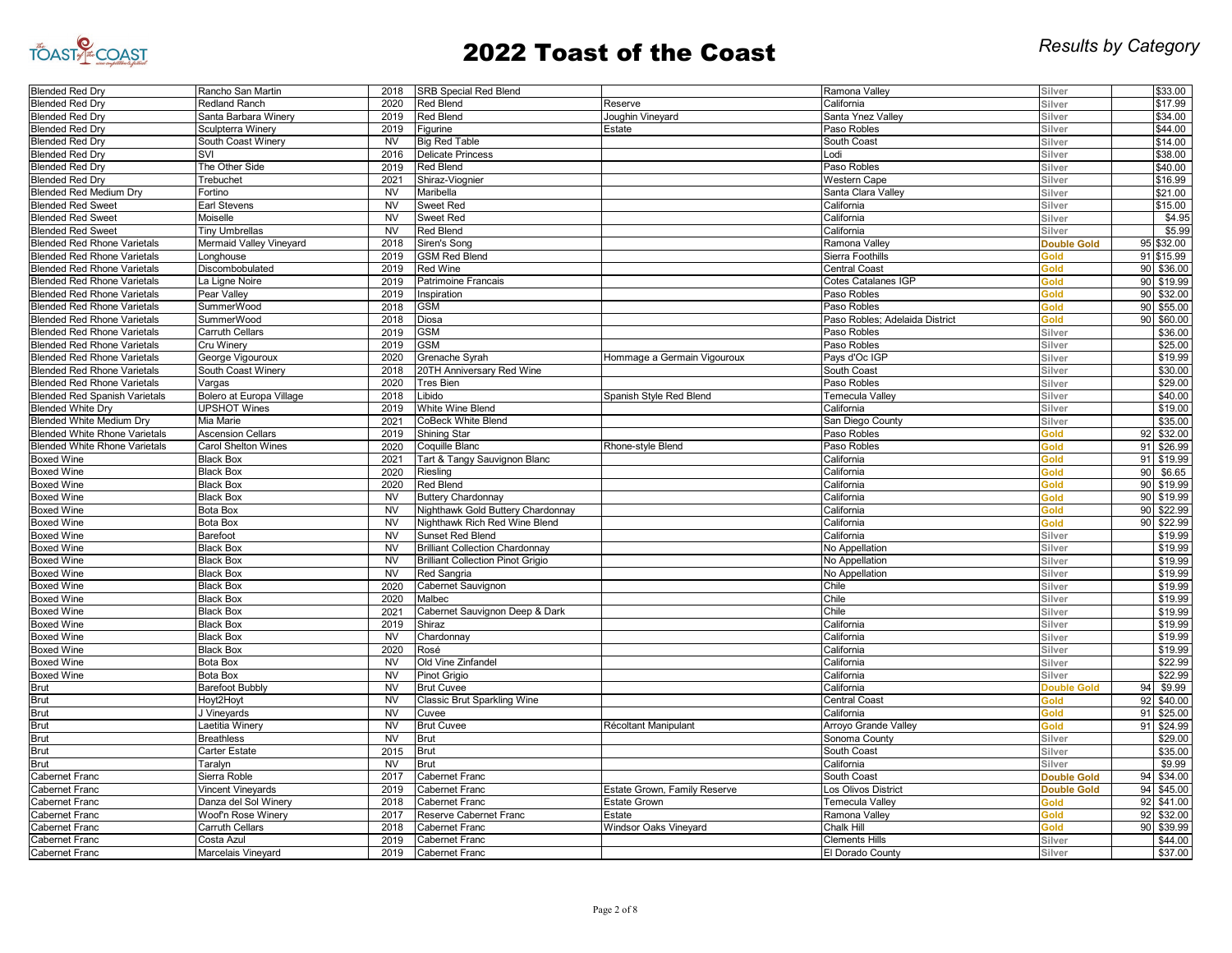

| Cabernet Franc     | Sleeping Indian Winery           | 2016           | Cabernet Franc                  | <b>Estate Bottled</b>             | San Diego County                   | Silver             |    | \$39.00    |
|--------------------|----------------------------------|----------------|---------------------------------|-----------------------------------|------------------------------------|--------------------|----|------------|
| abernet Franc      | Woof'n Rose Winery               | 2018           | Cabernet Franc                  | Estate                            | Ramona Valley                      | Silver             |    | \$32.00    |
| Cabernet Sauvignon | Costa Azul                       | 2018           | Cabernet Sauvignon              |                                   | Alexander Valley                   | <b>Double Gold</b> |    | 95 \$58.00 |
| Cabernet Sauvignon | Samuel Lindsay                   | 2019           | The Gandy Dancer                |                                   | Lodi                               | <b>Double Gold</b> | 94 | \$24.99    |
| abernet Sauvignon  | Pear Valley                      | 2018           | abernet Sauvignon               |                                   | Paso Robles                        | Gold               | 93 | \$36.00    |
| Cabernet Sauvignon | Vincent Vineyards                | 2019           | abernet Sauvignon               | Estate Grown, Family Reserve      | Los Olivos District                | Gold               | 93 | \$60.00    |
| Cabernet Sauvignon | <b>Highland Valley Vineyards</b> | 2019           | abernet Sauvignon               |                                   | Dry Creek Valley                   | Gold               |    | 92 \$45.99 |
| abernet Sauvignon  | <b>Peltzer Family Cellars</b>    | 2019           | Cabernet Sauvignon              |                                   | <b>Central Coast</b>               | Gold               |    | 92 \$60.00 |
| abernet Sauvignon  | <b>Carruth Cellars</b>           | 2018           | abernet Sauvignon'              | Pine Mountain Vineyard            | Pine Mountain - Cloverdale Peak    | Gold               | 91 | \$40.00    |
| Cabernet Sauvignon | <b>Grafted Cellars</b>           | 2017           | Cabernet Sauvignon              |                                   | South Coast                        | Gold               | 91 | \$40.00    |
| abernet Sauvignon' | <b>Redland Ranch</b>             | 2020           | abernet Sauvignon               | Reserve                           | California                         | Gold               | 91 | \$17.99    |
| abernet Sauvignon  | Farquar Family Winery            | 2020           | Cabernet Sauvignon              |                                   | Ramona Valley                      | Gold               | 90 | \$28.00    |
|                    | Tievoli                          |                |                                 |                                   | Lodi                               | Gold               | 90 | \$19.00    |
| Cabernet Sauvignon |                                  | 2020           | abernet Sauvignon               |                                   |                                    |                    |    |            |
| abernet Sauvignon  | <b>Wolfson Cellars</b>           | 2020           | Cabernet Sauvignon              |                                   | California                         | Gold               |    | 90 \$16.99 |
| Cabernet Sauvignon | Woof'n Rose Winery               | 2018           | Cabernet Sauvignon              | Estate                            | Ramona Valley                      | Gold               | 90 | \$32.00    |
| Cabernet Sauvignon | 25 Degrees                       | 2020           | abernet Sauvignon               |                                   | D.O. Maule Valley                  | Silver             |    | \$18.00    |
| Cabernet Sauvignon | Alamos                           | 2020           | Cabernet Sauvignon              |                                   | Mendoza                            | Silver             |    | \$13.00    |
| Cabernet Sauvignon | Alexander Valley Vineyards       | 2018           | Cabernet Sauvignon              | Alexander School Reserve          | Alexander Valley                   | Silver             |    | \$55.00    |
| abernet Sauvignon  | <b>Batroun Mountains</b>         | 2016           | Cabernet Sauvignon              | <b>Estate Grown</b>               | Lebanon; Batroun District          | Silver             |    | \$19.00    |
| abernet Sauvignon  | Be Human                         | 2019           | abernet Sauvignon'              |                                   | Columbia Vallev                    | Silver             |    | \$17.00    |
| Cabernet Sauvignon | Beckstone                        | 2019           | Cabernet Sauvignon              |                                   | Horse Heaven Hills                 | Silver             |    | \$19.99    |
| Cabernet Sauvignon | Cabana Wines                     | 2019           | Cabernet Sauvignon              |                                   | Lodi                               | Silver             |    | \$24.00    |
| abernet Sauvignon  | Campo Creek Vineyards            | 2019           | Cabernet Sauvignon              | <b>Big Red Edition</b>            | South Coast                        | Silver             |    | \$35.00    |
| abernet Sauvignon  | Chambray                         | 2020           | abernet Sauvignon               |                                   | California                         | Silver             |    | \$24.99    |
| Cabernet Sauvignon | Chasing Rain                     | 2019           | abernet Sauvignon'              |                                   | <b>Red Mountain</b>                | Silver             |    | \$25.00    |
| Cabernet Sauvignon | Danza del Sol Winery             | 2017           | Cabernet Sauvignon              |                                   | Temecula Valley                    | Silver             |    | \$43.00    |
| abernet Sauvignon' | Eberle                           | 2019           | Cabernet Sauvignon              | Eberle Estate Vineyard            | Paso Robles                        | Silver             |    | \$52.00    |
| abernet Sauvignon  | Edna Valley                      | 2020           | Cabernet Sauvignon              |                                   | Central Coast                      | Silver             |    | \$17.00    |
| abernet Sauvignon  | Experience                       | 2019           | abernet Sauvignon'              |                                   | Napa Valley                        | Silver             |    | \$30.00    |
| Cabernet Sauvignon | George Vigouroux                 | 2020           | Cabernet Sauvignon              | Hommage a Germain Vigouroux       | Pays d'Oc IGP                      | Silver             |    | \$18.99    |
| abernet Sauvignon  | <b>Grizzly Peak</b>              | 2015           | Cabernet Sauvignon              |                                   | Rogue Valley                       | Silver             |    | \$30.00    |
| abernet Sauvignon  | Héroe                            | 2019           | Cabernet Sauvignon              |                                   | Paso Robles                        | Silver             |    | \$25.00    |
| Cabernet Sauvignon | <b>Hoyt Family Vineyards</b>     | <b>NV</b>      | abernet Sauvignon               |                                   | Paso Robles                        | Silver             |    | \$25.00    |
| Cabernet Sauvignon | <b>Hoyt Family Vineyards</b>     | 2018           | abernet Sauvginon               |                                   | Paso Robles; Willow Creek District | Silver             |    | \$45.00    |
| Cabernet Sauvignon | Hungry Hawk Vineyards            | 2019           | abernet Sauvignon               | <b>Elliot Ranch Reserve</b>       | San Diego County                   | Silver             |    | \$58.00    |
| Cabernet Sauvignon | Marcelais Vineyard               | 2019           | abernet Sauvignon'              |                                   | El Dorado County                   | Silver             |    | \$37.00    |
| abernet Sauvignon  | Masia de la Vinya Winery         | 2018           | Cabernet Sauvignon              |                                   | Temecula Valley                    | Silver             |    | \$49.00    |
| abernet Sauvignon  | <b>MDot</b>                      | 2019           | abernet Sauvignon'              | Reserve                           | California                         | Silver             |    | \$24.99    |
|                    | Opolo                            | 2020           | Summit Creek Cabernet Sauvignon |                                   | Paso Robles                        | Silver             |    | \$24.00    |
| Cabernet Sauvignon |                                  |                |                                 |                                   |                                    |                    |    | \$38.00    |
| Cabernet Sauvignon | Penman Springs Vineyard          | 2017           | Penman Reserve                  |                                   | Paso Robles                        | Silver             |    |            |
| Cabernet Sauvignon | Psyche                           | 2019           | Cabernet Sauvignon              |                                   | California                         | Silver             |    | \$9.99     |
| abernet Sauvignon  | Rodney Strong Vineyards          | 2018           | abernet Sauvignon'              |                                   | Alexander Valley                   | Silver             |    | \$30.00    |
| Cabernet Sauvignon | Rodney Strong Vineyards          | 2018           | abernet Sauvignon               |                                   | Sonoma County                      | Silver             |    | \$23.00    |
| Cabernet Sauvignon | <b>Windsor Vineyards</b>         | 2019           | Cabernet Sauvignon              | <b>Platinum Series</b>            | Napa Valley                        | Silver             |    | \$35.00    |
| Cabernet Sauvignon | Winemaker's Selection            | 2018           | Cabernet Sauvignon              | Reserve Series                    | California                         | Silver             |    | \$10.00    |
| Canned Wine        | Jason Wu                         | N <sub>V</sub> | Rose                            |                                   | California                         | Silver             |    | \$10.00    |
| Carignane          | Carol Shelton Wines              | 2018           | Old Vine Carignane              | Oat Valley Vineyard               | Alexander Vallev                   | Silver             |    | \$29.99    |
| Charbono (Bonarda) | Pear Vallev                      | 2019           | Charbono                        |                                   | Paso Robles                        | Gold               | 90 | \$29.00    |
| Chardonnay         | Qupe                             | 2019           | <b>Chardonnav</b>               | Y Block                           | Santa Barbara County               | <b>Double Gold</b> | 95 | \$22.00    |
| Chardonnay         | <b>Knotty Vines</b>              | 2019           | Chardonnay                      |                                   | California                         | <b>Double Gold</b> |    | 94 \$15.00 |
| Chardonnay         | <b>Windsor Vineyards</b>         | 2019           | Chardonnay                      | Private Reserve, Barrel Fermented | Sonoma County                      | <b>Double Gold</b> | 94 | \$21.00    |
| Chardonnay         | D & L Carinalli Vineyards        | 2020           | Estate Chardonnay               |                                   | Russian River Valley               | Gold               | 92 | \$20.00    |
| Chardonnay         | Barefoot                         | <b>NV</b>      | Buttery Chardonnay              |                                   | California                         | Gold               | 91 | \$19.99    |
| Chardonnay         | <b>Blank Canvas Wine</b>         | 2020           | Chardonnay                      |                                   | California                         | Gold               | 91 | \$9.99     |
| Chardonnay         | Rodney Strong Vineyards          | 2019           | Chardonnay                      |                                   | Chalk Hill                         | Gold               | 91 | \$22.00    |
| hardonnay          | Rodney Strong Vineyards          | 2020           | Chardonnay                      |                                   | California                         | Gold               | 91 | \$18.00    |
| Chardonnay         | Cru Winery                       | 2020           | Unoaked Chardonnay              |                                   | Arroyo Secc                        | Gold               | 90 | \$20.00    |
| Chardonnay         | Free Reign                       | <b>NV</b>      | Buttery Chardonnay              |                                   | California                         | Gold               | 90 | \$6.99     |
| Chardonnay         | Gallo Family Vineyards           | <b>NV</b>      | Chardonnay                      |                                   | California                         | Gold               | 90 | \$5.99     |
| Chardonnay         | Oak Farm Vinevards               | 2021           | Chardonnay                      |                                   | Lodi                               | Gold               | 90 | \$20.00    |
| Chardonnay         | Barefoot                         | <b>NV</b>      | Chardonnay                      |                                   | California                         | Silver             |    | \$6.99     |
|                    |                                  |                |                                 |                                   |                                    |                    |    |            |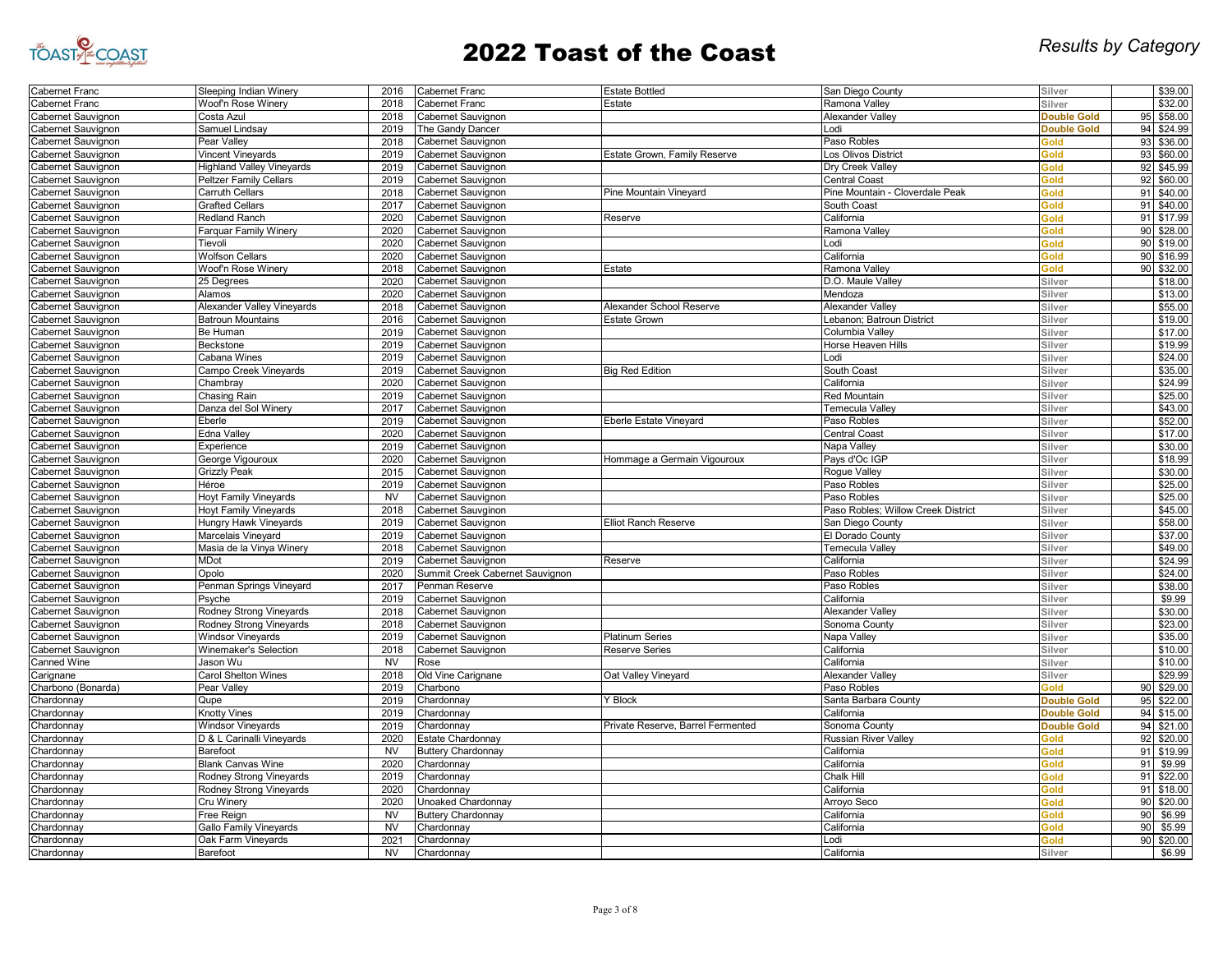

| Chardonnay                   | <b>Blue Quail</b>             | 2021      | Chardonnay                    | <b>Estate Grown</b>                        | <b>Potter Valley</b>               | Silver             |    | \$16.00    |
|------------------------------|-------------------------------|-----------|-------------------------------|--------------------------------------------|------------------------------------|--------------------|----|------------|
| Chardonnay                   | Cru Winery                    | 2019      | <b>SLH Chardonnay</b>         |                                            | Santa Lucia Highlands              | Silver             |    | \$25.00    |
| Chardonnay                   | Earl Stevens                  | 2019      | Chardonnay                    |                                            | California                         | Silver             |    | \$13.95    |
| Chardonnay                   | <b>Husch Vineyards</b>        | 2020      | Chardonnay                    |                                            | Mendocino                          | Silver             |    | \$16.00    |
| Chardonnay                   | J Vineyards                   | 2020      | Chardonnay                    |                                            | <b>Russian River Valley</b>        | Silver             |    | \$31.00    |
| Chardonnay                   | J Vineyards                   | 2020      | Chardonnay                    |                                            | California                         | Silver             |    | \$20.00    |
| Chardonnay                   | Lafond                        | 2019      | Chardonnay                    | <b>SRH</b>                                 | Sta. Rita Hills                    | Silver             |    | \$32.00    |
| Chardonnay                   | Philo Ridge Vineyards         | 2020      | Chardonnay                    |                                            | <b>Anderson Valley</b>             | Silver             |    | \$24.00    |
| Chardonnay                   | Psyche                        | 2019      | Chardonnay                    |                                            | California                         | Silver             |    | \$9.99     |
| Chardonnay                   | San Pasqual Winery            | 2021      | Chardonnay                    |                                            | San Diego County                   | Silver             |    | \$30.00    |
| Chardonnay                   | Santa Barbara Winery          | 2018      | Reserve Chardonnay            |                                            | Sta. Rita Hills                    | Silver             |    | \$28.00    |
| Chardonnay                   | South Coast Winery            | 2020      | Chardonnay Sans Chene         |                                            | South Coast                        | Silver             |    | \$16.00    |
| Chenin Blanc                 | <b>Husch Vineyards</b>        | 2021      | Chenin Blanc                  |                                            | Mendocino                          | <b>Double Gold</b> | 96 | \$18.00    |
| Dolcetto                     | <b>Jeff Runguist</b>          | 2020      | <b>Dolcetto</b>               | Logan's Rock Wall Vineyard                 | <b>Amador County</b>               | <b>Double Gold</b> | 94 | \$28.00    |
| Doux/Sweet                   | <b>Barefoot Bubbly</b>        | <b>NV</b> | Pinot Grigio                  |                                            | California                         | Gold               | 90 | \$9.99     |
| Doux/Sweet                   | Barefoot Bubbly               | <b>NV</b> | Moscato Spumante              |                                            | California                         | Silver             |    | \$9.99     |
| Doux/Sweet                   | <b>Barefoot Bubbly</b>        | <b>NV</b> | Pink Moscato                  |                                            | California                         | Silver             |    | \$9.99     |
| <b>Extra Dry</b>             | Barefoot Bubbly               | <b>NV</b> | Extra Dry                     |                                            | California                         | Gold               | 90 | \$9.99     |
|                              |                               |           |                               |                                            | Lodi                               | Silver             |    |            |
| Fiano                        | Oak Farm Vineyards            | 2021      | Fiano                         | <b>Estate Grown</b>                        |                                    |                    |    | \$26.00    |
| <b>Fortified Red Wines</b>   | Jeff Runquist                 | 2020      | Sisney                        | Estate Grown, Peroni Ranch                 | <b>Amador County</b>               | <b>Double Gold</b> | 94 | \$38.00    |
| Fortified White Wines        | Carter Estate                 | <b>NV</b> | Daybreak                      | Signature Solera; Library Selection Muscat | South Coast                        | <b>Double Gold</b> |    | 95 \$28.00 |
| <b>Fortified White Wines</b> | White Fox Vineyards           | <b>NV</b> | <b>Texas Dessert Wine</b>     |                                            | Texas                              | Silver             |    | \$16.95    |
| <b>Fruit Wines Sparkling</b> | <b>White Fox Vineyards</b>    | <b>NV</b> | <b>Sparkling Blueberry</b>    |                                            | Texas                              | Silver             |    | \$22.95    |
| Fruit/Grape Blends Sweet     | Barefoot Fruitscato           | <b>NV</b> | Peach                         |                                            | No Appellation                     | Gold               | 92 | \$6.99     |
| Fruit/Grape Blends Sweet     | <b>Brightlands</b>            | <b>NV</b> | Sweet Pineapple               |                                            | No Appellation                     | <b>Gold</b>        | 90 | \$5.00     |
| Fruit/Grape Blends Sweet     | Cara Mello                    | <b>NV</b> | Peach                         |                                            | No Appellation                     | <b>Gold</b>        | 90 | \$9.99     |
| Fruit/Grape Blends Sweet     | <b>Barefoot Fruitscato</b>    | <b>NV</b> | Watermelon                    |                                            | No Appellation                     | Silver             |    | \$9.99     |
| Fruit/Grape Blends Sweet     | <b>Barefoot Fruitscato</b>    | <b>NV</b> | Blueberry                     |                                            | No Appellation                     | Silver             |    | \$6.99     |
| Fruit/Grape Blends Sweet     | <b>Barefoot Fruitscato</b>    | <b>NV</b> | Strawberry                    |                                            | No Appellation                     | Silver             |    | \$6.99     |
| Fruit/Grape Blends Sweet     | <b>Barefoot Fruitscato</b>    | <b>NV</b> | Apple                         |                                            | No Appellation                     | Silver             |    | \$9.99     |
| Fruit/Grape Blends Sweet     | Cara Mello                    | <b>NV</b> | Red                           |                                            | No Appellation                     | Silver             |    | \$9.99     |
| Fruit/Grape Blends Sweet     | Cara Mello                    | <b>NV</b> | Pineapple                     |                                            | No Appellation                     | Silver             |    | \$9.99     |
| Fruit/Grape Blends Sweet     | Gallo Family Vineyards        | <b>NV</b> | <b>Sweet Pineapple</b>        |                                            | No Appellation                     | Silver             |    | \$4.99     |
| Fruit/Grape Blends Sweet     | Gallo Family Vineyards        | <b>NV</b> | Sweet Peach                   |                                            | No Appellation                     | Silver             |    | \$4.99     |
| Fruit/Grape Blends Sweet     | <b>Tiny Umbrellas</b>         | <b>NV</b> | <b>Ripe Peach</b>             |                                            | No Appellation                     | Silver             |    | \$5.99     |
| Fruit/Grape Blends Sweet     | <b>Tiny Umbrellas</b>         | <b>NV</b> | <b>Island Pineapple</b>       |                                            | No Appellation                     | Silver             |    | \$5.99     |
| Fruit/Grape Blends Sweet     | <b>Tiny Umbrellas</b>         | <b>NV</b> | Fresh Strawberry              |                                            | No Appellation                     | Silver             |    | \$5.99     |
| Gewurztraminer Dry           | <b>Husch Vineyards</b>        | 2021      | Dry Gewurztraminer            |                                            | Anderson Valley                    | <b>Double Gold</b> | 94 | \$18.00    |
| Gewurztraminer Dry           | <b>Blue Quail</b>             | 2021      | Gewurztraminer                | <b>Estate Grown</b>                        | Potter Valley                      | <b>Gold</b>        | 92 | \$19.00    |
| Grenache                     | <b>Hoyt Family Vineyards</b>  | 2018      | Grenache                      |                                            | Paso Robles; Willow Creek District | <b>Double Gold</b> | 94 | \$30.00    |
|                              |                               | 2020      | Grenache                      | <b>Estate Selection</b>                    |                                    | Gold               | 90 | \$31.00    |
| Grenache                     | Reustle Prayer Rock Vineyards |           |                               |                                            | Umpqua Valley<br>Paso Robles       |                    |    | \$29.00    |
| Grenache                     | Jeff Runquist                 | 2020      | Grenache                      | Three Way Vineyard                         |                                    | Silver             |    |            |
| Grenache                     | Santa Barbara Winery          | 2018      | Grenache                      | Lafond Vineyard                            | Sta. Rita Hills                    | Silver             |    | \$28.00    |
| Grenache Blanc               | South Coast Winery            | 2020      | Grenache Blanc                |                                            | <b>Temecula Valley</b>             | <b>Double Gold</b> |    | 94 \$18.00 |
| Grenache Blanc               | SummerWood                    | 2020      | Grenache Blanc                |                                            | Paso Robles                        | Gold               | 92 | \$30.00    |
| Grenache Blanc               | Double Bond                   | 2019      | Grenache Blanc                |                                            | <b>Ballard Canyon</b>              | Gold               | 90 | \$29.00    |
| <b>Gruner Veltliner</b>      | Reustle Prayer Rock Vineyards | 2020      | <b>Gruner Veltliner</b>       | <b>Estate Selection</b>                    | Umpgua Valley                      | bloś               | 91 | \$31.00    |
| <b>Gruner Veltliner</b>      | Reustle Prayer Rock Vineyards | 2020      | Gruner Veltliner Green Lizard | <b>Estate Grown</b>                        | Umpqua Valley                      | Silver             |    | \$36.00    |
| Malbec                       | MDot                          | 2020      | Malbec                        | Reserve                                    | Argentina                          | Gold               | 90 | \$24.99    |
| Malbec                       | Alamos                        | 2019      | Malbec Seleccion              |                                            | Mendoza                            | Silver             |    | \$20.00    |
| Malbec                       | Fallbrook Winery              | 2019      | 33°N Malbec                   | Estate Grown, Gracie Hill Vineyard         | South Coast                        | Silver             |    | \$42.00    |
| Malbec                       | Mia Marie                     | 2020      | Malbec                        | Estate                                     | San Diego County                   | Silver             |    | \$60.00    |
| Malbec                       | Pear Valley                   | 2019      | Malbec                        |                                            | Paso Robles                        | Silver             |    | \$36.00    |
| Malbec                       | Solterra                      | 2019      | Malbec                        |                                            | South Coast                        | Silver             |    | \$46.00    |
| Merlot                       | Carruth Cellars               | 2018      | Merlot                        |                                            | <b>Knights Valley</b>              | <b>Double Gold</b> | 94 | \$35.99    |
| Merlot                       | Effingham                     | 2018      | Merlot                        |                                            | Virginia                           | <b>Double Gold</b> |    | 94 \$34.00 |
| Merlot                       | Carruth Cellars               | 2018      | Merlot                        | Mill Creek Vineyard                        | Dry Creek Valley                   | Gold               | 92 | \$36.00    |
| Merlot                       | Edna Vallev                   | 2020      | Merlot                        |                                            | California                         | Gold               | 92 | \$16.00    |
| Merlot                       | Opolo                         | 2020      | Summit Creek Merlot           |                                            | Paso Robles                        | Gold               | 92 | \$24.00    |
| Merlot                       | Rodney Strong Vineyards       | 2018      | Merlot                        |                                            | Sonoma County                      | <b>Gold</b>        | 91 | \$23.00    |
| Merlot                       | Barefoot                      | <b>NV</b> | Merlot                        |                                            | California                         | Silver             |    | \$6.99     |
|                              |                               |           |                               |                                            |                                    |                    |    |            |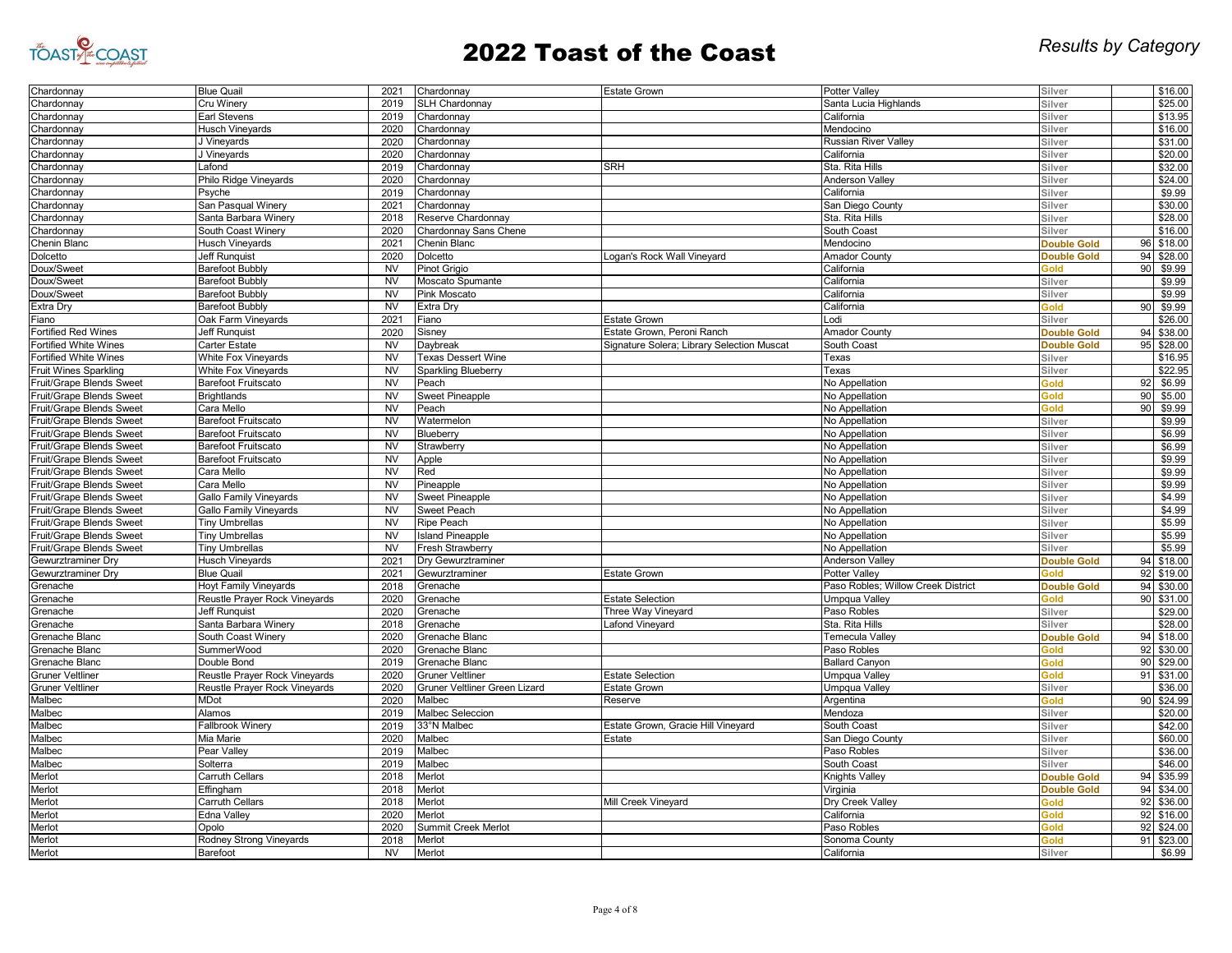

| Merlot                       | Campo Creek Vineyards            | 2019           | <b>Estate Merlot</b>  |                                     | South Coast                | Silver                     |    | \$30.00            |
|------------------------------|----------------------------------|----------------|-----------------------|-------------------------------------|----------------------------|----------------------------|----|--------------------|
| Merlot                       | Chasing Rain                     | 2019           | Merlot                |                                     | Red Mountain               | Silver                     |    | \$25.00            |
| Merlot                       | <b>Gallo Family Vineyards</b>    | <b>NV</b>      | Merlot                |                                     | California                 | Silver                     |    | \$4.99             |
| Merlot                       | Koi Zen Cellars                  | 2018           | Merlot                |                                     | Paso Robles                | Silver                     |    | \$29.00            |
| Merlot                       | Reustle Prayer Rock Vineyards    | 2019           | Merlot                | <b>Estate Selection</b>             | Umpqua Valley              | Silver                     |    | \$34.00            |
| Merlot                       | <b>RISK</b>                      | 2018           | Merlot                |                                     | San Francisco Bay          | Silver                     |    | \$25.00            |
| Merlot                       | Vina Ramona                      | 2019           | Merlot                |                                     | California                 | Silver                     |    | \$34.00            |
| Merlot                       | Vincent Vineyards                | 2019           | Merlot                | Estate Grown, Family Reserve        | Los Olivos District        | Silver                     |    | \$45.00            |
| Montepulciano                | Monserate Vineyards and Winery   | 2020           | Montepulciano         | <b>Estate Grown</b>                 | San Diego County           | Gold                       | 92 | \$48.00            |
| Montepulciano                | Pax Ramona                       | 2020           | Montepulciano         |                                     | Ramona Valley              | Gold                       | 90 | \$30.00            |
| Mourvedre (Mataro)           | Koi Zen Cellars                  | 2018           | Mourvedre             |                                     | Paso Robles                | <b>blo</b>                 | 90 | \$39.00            |
| Muller Thurgau               | Öömrang                          | 2019           | Estate Muller Thurgau |                                     | <b>Puget Sound</b>         | Silver                     |    | \$75.00            |
| Muller Thurgau               | Öömrang                          | 2018           | Muller Thurgau        |                                     | Willamette Valley          | Silver                     |    | \$60.00            |
| Muller Thurgau               | Öömrang                          | 2019           | Muller Thurgau        |                                     | Willamette Valley          | Silver                     |    | \$60.00            |
| Muscat Dry                   | <b>Granite Lion Cellars</b>      | 2021           | Muscat of Alexandria  |                                     | California                 | Silver                     |    | \$32.00            |
| Muscat Dry                   | Mia Marie                        | 2021           | Dry Muscat            | Estate                              | San Diego County           | Silver                     |    | \$35.00            |
| <b>Muscat Medium Sweet</b>   | Eberle                           | 2021           | <b>Muscat Canell</b>  | Eberle Estate Vineyard              | Paso Robles                | Gold                       | 90 | \$24.00            |
| <b>Muscat Sweet</b>          | <b>Jeff Runquist</b>             | 2021           | Muscat Canelli        |                                     | <b>River Junction</b>      | <b>Double Gold</b>         | 94 | \$18.50            |
| <b>Muscat Sweet</b>          | Moiselle                         | <b>NV</b>      | Moscato               |                                     | California                 | <b>Double Gold</b>         | 94 | \$4.95             |
| <b>Muscat Sweet</b>          | Earl Stevens                     | <b>NV</b>      | Moscato               |                                     | California                 | Gold                       | 91 | \$12.00            |
| <b>Muscat Sweet</b>          | Barefoot                         | N <sub>V</sub> | Moscato               |                                     | California                 | Silver                     |    | \$6.99             |
| <b>Muscat Sweet</b>          | Cara Mello                       | <b>NV</b>      | Moscato               |                                     | California                 | Silver                     |    | \$9.99             |
| <b>Muscat Sweet</b>          | <b>Gallo Family Vineyards</b>    | <b>NV</b>      | Moscato               |                                     | California                 | Silver                     |    | \$4.99             |
| <b>Muscat Sweet</b>          |                                  | <b>NV</b>      | Moscato               |                                     | California                 | Silver                     |    | \$5.99             |
| Nebbiolo                     | Tiny Umbrellas<br>Pasion de Luna | 2019           | Deseo                 |                                     | Valle de Guadalupe         | Silver                     |    | \$31.00            |
| Other Red Varietals          | Moiselle                         | <b>NV</b>      | Red Moscato           |                                     |                            |                            | 94 | \$4.95             |
| <b>Other Red Varietals</b>   |                                  | 2020           |                       |                                     | California<br>Alta Mesa    | <b>Double Gold</b><br>Gold | 91 | \$27.00            |
| <b>Other Red Varietals</b>   | Jeff Runquist                    | <b>NV</b>      | Touriga               | Silvaspoons Vineyard                | Texas                      | Gold                       | 91 | \$24.95            |
|                              | White Fox Vineyards              | <b>NV</b>      | Texas Red Reserve     |                                     | California                 |                            |    |                    |
| <b>Other Red Varietals</b>   | Barefoot                         | 2017           | Red Moscato           |                                     |                            | Silver                     |    | \$6.99             |
| Other Red Varietals          | Duck Creek Vineyard and Winery   | <b>NV</b>      | Pearly Duck           | Reserve                             | Wisconsin Ledge            | Silver                     |    | \$14.99<br>\$20.95 |
| <b>Other Red Varietals</b>   | <b>White Fox Vineyards</b>       |                | <b>Texas Red</b>      |                                     | Texas                      | Silver                     |    |                    |
| Other White Varietals        | Rancho Campo                     | 2021           | Torrontés             |                                     | Mendoza                    | <b>Double Gold</b>         | 94 | \$27.00            |
| Other White Varietals        | <b>Speckle Rock Vineyards</b>    | 2021           | Falanghina            | Estate                              | San Diego County           | <b>Double Gold</b>         | 94 | \$34.00            |
| <b>Other White Varietals</b> | Quedarse                         | 2020           | Macabeo               |                                     | Spain                      | <b>Gold</b>                | 92 | \$22.00            |
| Other White Varietals        | Tifosi                           | 2020           | Catarratto            |                                     | <b>Terre Siciliane IGT</b> | <b>blo</b>                 | 92 | \$19.00            |
| Other White Varietals        | Monserate Vineyards and Winery   | 2020           | Fiori                 | <b>Estate Grown</b>                 | San Diego County           | Silver                     |    | \$28.00            |
| Petit Verdot                 | Jeff Runquist                    | 2019           | Reserve Petit Verdot  |                                     | San Joaquin County         | <b>Double Gold</b>         | 95 | \$48.00            |
| Petit Verdot                 | <b>Jeff Runguist</b>             | 2020           | Petit Verdot          |                                     | San Joaquin County         | <b>Double Gold</b>         | 94 | \$27.00            |
| Petit Verdot                 | Sierra Roble                     | 2017           | Petit Verdot          |                                     | South Coast                | Gold                       | 91 | \$33.00            |
| Petit Verdot                 | Penman Springs Vineyard          | 2018           | Petit Verdot          |                                     | Paso Robles                | Silver                     |    | \$32.00            |
| Petite Sirah                 | Penman Springs Vineyard          | 2018           | Petite Sirah          |                                     | Paso Robles                | <b>Double Gold</b>         | 95 | \$28.00            |
| Petite Sirah                 | <b>Hoyt Family Vineyards</b>     | 2016           | Petite Sirah          |                                     | Paso Robles                | <b>Double Gold</b>         | 94 | \$45.00            |
| Petite Sirah                 | Jeff Runquist                    | 2020           | Petite Sirah          | Salman Vineyard                     | Clarksburg                 | <b>Double Gold</b>         | 94 | \$30.00            |
| Petite Sirah                 | Cabana Wines                     | 2017           | Petite Sirah          |                                     | California                 | Gold                       | 92 | \$30.00            |
| Petite Sirah                 | Carol Shelton Wines              | 2018           | Petite Sirah          | Florence Reserve; Florence Vineyard | Dry Creek Valley           | Gold                       | 92 | \$39.99            |
| Petite Sirah                 | Monserate Vineyards and Winery   | 2019           | Petite Sirah          |                                     | San Diego County           | <b>blo</b>                 | 92 | \$59.00            |
| Petite Sirah                 | <b>Speckle Rock Vineyards</b>    | 2019           | Petite Sirah          | Estate                              | San Diego County           | <b>Gold</b>                | 90 | \$40.00            |
| Petite Sirah                 | Carruth Cellars                  | 2018           | Petite Sirah          | <b>Branham Vineyard</b>             | Rockpile                   | Silver                     |    | \$44.00            |
| Petite Sirah                 | <b>Hatfield Creek Winery</b>     | 2018           | Petite Sirah          | Estate                              | Ramona Valley              | Silver                     |    | \$42.00            |
| Petite Sirah                 | Monserate Vineyards and Winery   | 2020           | Petite Sirah          |                                     | San Diego County           | Silver                     |    | \$59.00            |
| Petite Sirah                 | San Pasqual Winery               | 2016           | Petite Sirah          |                                     | Clarksburg                 | Silver                     |    | \$30.00            |
| Petite Sirah                 | Woof'n Rose Winery               | 2017           | <b>Petite Sirah</b>   | Mermaid Valley Vineyard             | Ramona Valley              | Silver                     |    | \$40.00            |
| Pinot Blanc                  | Native Flora                     | 2020           | <b>Pinot Blanc</b>    | Karsts of the Andaman               | <b>Dundee Hills</b>        | Silver                     |    | \$45.00            |
| <b>Pinot Blanc</b>           | South Coast Winery               | 2020           | <b>Pinot Blanc</b>    | Sur Lie                             | <b>Temecula Valley</b>     | Silver                     |    | \$20.00            |
| <b>Pinot Grigio</b>          | Winemaker's Selection            | 2019           | <b>Pinot Grigio</b>   |                                     | Italy                      | Gold                       | 93 | \$9.99             |
| Pinot Grigio                 | Edna Valley                      | 2020           | Pinot Grigio          |                                     | California                 | Gold                       | 91 | \$16.00            |
| Pinot Grigio                 | Free Reign                       | 2020           | Pinot Grigio          |                                     | California                 | Gold                       | 90 | \$6.99             |
| Pinot Grigio                 | <b>Gallo Family Vineyards</b>    | <b>NV</b>      | Pinot Grigio          |                                     | California                 | Silver                     |    | \$4.99             |
| Pinot Grigio                 | South Coast Winery               | 2019           | Pinot Grigio          |                                     | <b>Temecula Valley</b>     | Silver                     |    | \$16.00            |
| Pinot Grigio                 | <b>Tiny Umbrellas</b>            | <b>NV</b>      | Pinot Grigio          |                                     | California                 | Silver                     |    | \$5.99             |
| Pinot Gris                   | J Vineyards                      | 2021           | <b>Pinot Gris</b>     |                                     | California                 | Gold                       | 92 | \$20.00            |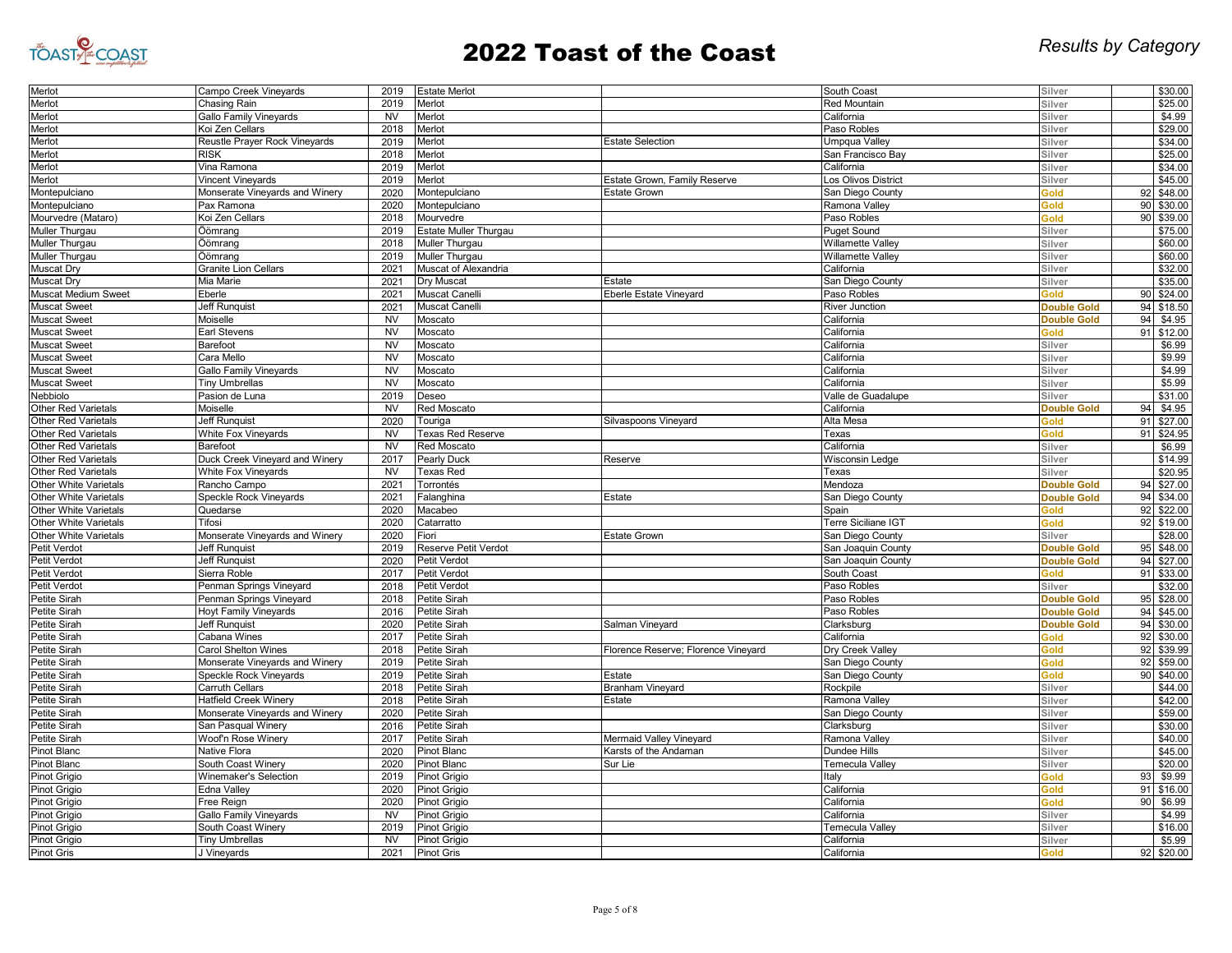

| Pinot Gris               | <b>Blue Quail</b>             | 2021                  | <b>Pinot Gris</b>              | <b>Estate Grown</b>               | <b>Potter Valley</b>                  | Gold               |          | 91 \$18.00 |
|--------------------------|-------------------------------|-----------------------|--------------------------------|-----------------------------------|---------------------------------------|--------------------|----------|------------|
| Pinot Gris               | Ashlyn                        | 2019                  | <b>Pinot Gris</b>              |                                   | <b>Willamette Valley</b>              | Silver             |          | \$19.99    |
| <b>Pinot Noir</b>        | Cru Winery                    | 2019                  | <b>Pinot Noir</b>              | Sierra Madre Vineyard             | Santa Maria Valley                    | <b>Double Gold</b> | 96       | \$50.00    |
| Pinot Noir               | C'est La Vie                  | 2019                  | Winemaker's Reserve Pinot Noir |                                   | Sta. Rita Hills                       | Gold               | 93       | \$60.00    |
| Pinot Noir               | Chambray                      | 2020                  | <b>Pinot Noir</b>              |                                   | California                            | Gold               | 91       | \$24.99    |
| <b>Pinot Noir</b>        | J Vineyards                   | 2019                  | <b>Pinot Noir</b>              |                                   | <b>Russian River Valley</b>           | Gold               | 91       | \$25.00    |
| Pinot Noir               | Castle Rock                   | 2020                  | <b>Pinot Noir</b>              |                                   | Monterey County                       | Gold               |          | 90 \$14.00 |
| Pinot Noir               | Cordiano Winery               | 2020                  | Pinot Noir                     | Primo Amore Vineyards             | Lodi                                  | Gold               | 90       | \$37.00    |
| Pinot Noir               | Lafond                        | 2019                  | <b>Pinot Noir</b>              | <b>SRH</b>                        | Sta. Rita Hills                       | Gold               | 90       | \$35.00    |
| Pinot Noir               | Philo Ridge Vineyards         | 2019                  | <b>Pinot Noir</b>              |                                   | <b>Anderson Valley</b>                | Gold               | 90       | \$32.00    |
| Pinot Noir               | Ashlvn                        | 2019                  | <b>Pinot Noir</b>              |                                   | <b>Willamette Valley</b>              | Silver             |          | \$24.99    |
| Pinot Noir               | <b>Blue Quail</b>             | 2019                  | <b>Pinot Noir</b>              | <b>Estate Grown</b>               | Potter Valley                         | Silver             |          | \$24.00    |
| Pinot Noir               | <b>Bruno Lafon</b>            | 2020                  | Pinot Noir                     |                                   | Pays d'Oc IGP                         | Silver             |          | \$19.99    |
| Pinot Noir               | Castle Rock                   | 2020                  | <b>Pinot Noir</b>              |                                   | Mendocino County                      | Silver             |          | \$13.00    |
| Pinot Noir               | Cru Winery                    | 2019                  | <b>SLH Pinot Noir</b>          |                                   | Santa Lucia Highlands                 | Silver             |          | \$25.00    |
| Pinot Noir               | D & L Carinalli Vineyards     | 2020                  | <b>Estate Pinot Noir</b>       |                                   | <b>Russian River Valley</b>           | Silver             |          | \$25.00    |
| Pinot Noir               | Edna Valley                   | 2019                  | <b>Pinot Noir</b>              |                                   | <b>Central Coast</b>                  | Silver             |          | \$17.00    |
| Pinot Noir               | George Vigouroux              | 2020                  | Pinot Noir                     | Hommage a Germain Vigouroux       | Pays d'Oc IGP                         | Silver             |          | \$18.99    |
| Pinot Noir               | Héroe                         | 2020                  | <b>Pinot Noir</b>              |                                   | Paso Robles                           | Silver             |          | \$25.00    |
| Pinot Noir               | <b>Hoyt Family Vineyards</b>  | 2019                  | <b>Pinot Noir</b>              |                                   | Paso Robles Willowcreek District      | Silver             |          | \$35.00    |
| Pinot Noir               | J Vineyards                   | 2019                  | <b>Pinot Noir</b>              |                                   | California                            | Silver             |          | \$25.00    |
| <b>Pinot Noir</b>        | Knotty Vines                  | 2019                  | <b>Pinot Noir</b>              |                                   | California                            | Silver             |          | \$15.00    |
| Pinot Noir               | Laetitia                      | 2020                  | <b>Pinot Noir</b>              | Estate                            | Arroyo Grande Valley                  | Silver             |          | \$27.00    |
| Pinot Noir               | Longhouse                     | 2020                  | Pinot Noir                     |                                   | Sonoma County                         | Silver             |          | \$17.99    |
| Pinot Noir               | Reustle Prayer Rock Vineyards | 2019                  | Pinot Noir                     | <b>Estate Selection</b>           | Umpqua Valley                         | Silver             |          | \$36.00    |
| <b>Pinot Noir</b>        | Reustle Prayer Rock Vineyards | 2019                  | Pinot Noir                     | Estate Grown, Winemaker's Reserve | Umpqua Valley                         | Silver             |          | \$45.00    |
|                          | Rodney Strong Vineyards       | 2018                  | <b>Pinot Noir</b>              |                                   |                                       |                    |          | \$25.00    |
| Pinot Noir               | Talbott                       | 2019                  |                                |                                   | <b>Russian River Valley</b>           | Silver<br>Silver   |          | \$23.00    |
| Pinot Noir               |                               |                       | Kali Hart Pinot Noir           | <b>Estate Grown</b>               | Monterey                              |                    |          |            |
| Prosecco                 | Earl Stevens                  | 2020                  | Prosecco Rosé                  |                                   | Prosecco DOC                          | <b>Gold</b>        | 91<br>91 | \$19.95    |
| Prosecco                 | La Marca                      | 2020                  | Prosecco Rosé DOC              |                                   | Italy                                 | Gold               |          | \$19.99    |
| Prosecco                 | La Marca                      | <b>NV</b>             | Luminore Prosecco              |                                   | Valdobbiadene Prosecco Superiore DOCG | Gold               | 91       | \$33.00    |
| Prosecco                 | La Marca                      | $\overline{\text{N}}$ | Prosecco                       |                                   | Prosecco DOC                          | Gold               | 91       | \$19.00    |
| Prosecco                 | <b>Barefoot Bubbly</b>        | <b>NV</b>             | Prosecco                       |                                   | Prosecco DOC                          | Silver             |          | \$9.99     |
| Prosecco                 | Earl Stevens                  | <b>NV</b>             | Prosecco                       | Extra Dry                         | Prosecco DOC                          | Silver             |          | \$15.00    |
| <b>Red Dessert Wines</b> | <b>Carol Shelton Wines</b>    | 2021                  | <b>Black Magic</b>             |                                   | Sonoma County                         | Silver             |          | \$19.99    |
| <b>Riesling Dry</b>      | <b>Blue Quail</b>             | 2021                  | Dry Riesling                   | Estate Grown                      | Potter Valley                         | Silver             |          | \$19.00    |
| <b>Riesling Dry</b>      | <b>Granite Lion Cellars</b>   | 2021                  | Riesling                       |                                   | San Diego County                      | Silver             |          | \$32.00    |
| <b>Riesling Dry</b>      | Lafond                        | 2020                  | Riesling                       | <b>SRH</b>                        | Sta. Rita Hills                       | Silver             |          | \$22.00    |
| <b>Riesling Dry</b>      | Santa Nera                    | 2020                  | Riesling                       |                                   | Provincia Di Pavia IGT                | Silver             |          | \$19.99    |
| <b>Riesling Sweet</b>    | Barefoot                      | <b>NV</b>             | Riesling                       |                                   | California                            | Silver             |          | \$6.99     |
| Rose                     | <b>Barefoot Bubbly</b>        | <b>NV</b>             | <b>Brut Rosé</b>               |                                   | California                            | Silver             |          | \$9.99     |
| Rose                     | Laetitia Winery               | N <sub>V</sub>        | <b>Brut Rosé</b>               | Récoltant Manipulant              | Arroyo Grande Valley                  | Silver             |          | \$24.99    |
| Rose                     | Taralyn                       | <b>NV</b>             | <b>Brut Rosé</b>               |                                   | California                            | Silver             |          | \$9.99     |
| Rose Dry                 | Carol Shelton Wines           | 2021                  | Wild Thing Rendezvous Rosé     |                                   | Mendocino County                      | <b>Double Gold</b> | 94       | \$18.99    |
| Rose Dry                 | <b>Jeff Runquist</b>          | 2021                  | Rosé of Primitivo              |                                   | <b>Amador County</b>                  | Gold               | 92       | \$24.00    |
| Rose Dry                 | Palaka Aloha                  | 2021                  | Rosé                           |                                   | California                            | Gold               | 92       | \$16.99    |
| Rose Dry                 | <b>Blank Canvas Wine</b>      | 2020                  | Rose                           |                                   | California                            | Gold               |          | 90 \$12.99 |
| Rose Dry                 | Free Reign                    | <b>NV</b>             | Rosé                           |                                   | California                            | Gold               | 90       | \$6.99     |
| Rose Dry                 | <b>Granite Lion Cellars</b>   | 2021                  | Rosé of Zinfandel              | Estate                            | San Diego County                      | Gold               | 90       | \$28.00    |
| Rose Dry                 | Sculpterra Winery             | 2021                  | Paso Pink                      |                                   | Paso Robles                           | Gold               | 90       | \$34.00    |
| Rose Dry                 | <b>Beach House Winery</b>     | 2020                  | Rosé Wine                      |                                   | <b>Central Coast</b>                  | Silver             |          | \$29.00    |
| Rose Dry                 | Eberle                        | 2021                  | Cotes-du-Robles Rosé           |                                   | Paso Robles                           | Silver             |          | \$30.00    |
| Rose Dry                 | Edna Valley                   | 2020                  | Rosé                           |                                   | California                            | Silver             |          | \$15.00    |
| Rose Dry                 | Effingham                     | 2020                  | Rosé                           |                                   | Virginia                              | Silver             |          | \$34.00    |
| Rose Dry                 | <b>Granite Lion Cellars</b>   | 2021                  | Rosé of Syrah                  | Estate                            | San Diego County                      | Silver             |          | \$28.00    |
| Rose Dry                 | Hoyt Family Vineyards         | 2020                  | Pinot Noir Rosé                |                                   | Paso Robles; Willow Creek District    | Silver             |          | \$20.00    |
| Rose Dry                 | Hungry Hawk Vineyards         | 2021                  | Rosé                           |                                   | San Diego County                      | Silver             |          | \$32.00    |
| Rose Dry                 | Husch Vineyards               | 2021                  | <b>Blaze Rosé</b>              |                                   | Mendocino                             | Silver             |          | \$18.00    |
| Rose Dry                 | <b>McGrail Vineyards</b>      | 2021                  | Kylie Ryan Rosé                |                                   | Livermore Valley                      | Silver             |          | \$25.00    |
| Rose Dry                 | Oak Farm Vineyards            | 2021                  | Rosé                           |                                   | Lodi                                  | Silver             |          | \$19.00    |
| Rose Dry                 | <b>Peltzer Family Cellars</b> | 2021                  | Syrah Rosé                     |                                   | <b>Temecula Valley</b>                | Silver             |          | \$38.00    |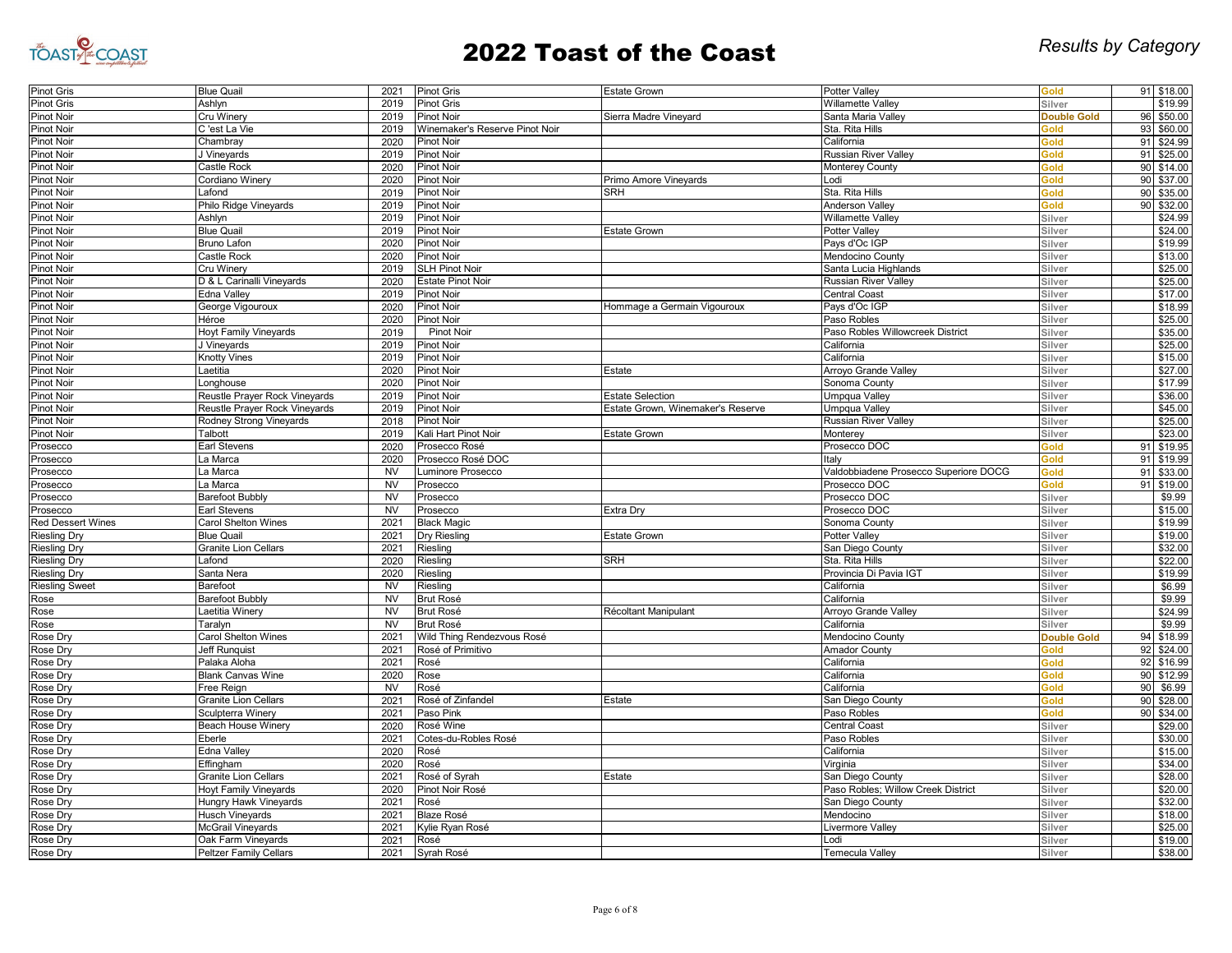

| Rose Dry                           | Psyche                               | 2020      | Rosé                         |                                    | California                         | Silver             |    | \$9.99     |
|------------------------------------|--------------------------------------|-----------|------------------------------|------------------------------------|------------------------------------|--------------------|----|------------|
| Rose Dry                           | Rodney Strong Vineyards              | 2021      | Rosé of Pinot Noir           |                                    | Sonoma Coast                       | Silver             |    | \$25.00    |
| Rose Medium Sweet                  | <b>Tiny Umbrellas</b>                | <b>NV</b> | Pink Moscato                 |                                    | California                         | <b>Double Gold</b> | 94 | \$5.99     |
| Rose Medium Sweet                  | Barefoot                             | <b>NV</b> | <b>White Zinfandel</b>       |                                    | California                         | Gold               | 9  | \$6.99     |
| Rose Medium Sweet                  | Barefoot                             | <b>NV</b> | <b>White Zinfandel</b>       |                                    | California                         | Silver             |    | \$6.99     |
| Rose Medium Sweet                  | Gallo Family Vineyards               | <b>NV</b> | White Zinfandel              |                                    | California                         | Silver             |    | \$4.99     |
| Rose Sweet                         | Barefoot                             | <b>NV</b> | Pink Moscato                 |                                    | California                         | Silver             |    | \$6.99     |
| Rose Sweet                         | <b>Gallo Family Vineyards</b>        | <b>NV</b> | <b>Pink Moscato</b>          |                                    | California                         | Silver             |    | \$4.99     |
| Sagrantino                         | Effenberger Vineyards                | 2019      | Sagrantino                   | Estate                             | South Coast                        | Gold               | 93 | \$40.00    |
| Sangiovese                         | Cordiano Winery                      | 2016      | Sangiovese                   | Estate, Primo Amore Vineyards      | No Appellation                     | Gold               | 92 | \$42.00    |
| Sangiovese                         | Oak Farm Vineyards                   | 2019      | Sangiovese                   | <b>Estate Grown</b>                | Lodi                               | Gold               | 90 | \$35.00    |
| Sangiovese                         | South Coast Winery                   | 2017      | Sangiovese                   |                                    | South Coast                        | Gold               |    | 90 \$18.00 |
| Sangiovese                         | Noceto                               | 2015      | $AX-1$                       |                                    | Shenandoah Valley                  | Silver             |    | \$59.00    |
| Sangiovese                         | Noceto                               | 2018      | Riserva                      |                                    | Shenandoah Valley                  | Silver             |    | \$39.00    |
| Sangiovese                         | Rancho San Martin                    | 2017      | <b>Estate Sangiovese</b>     | Maggiore                           | Ramona Valley                      | Silver             |    | \$33.00    |
| Sauvignon Blanc                    | Starborough                          | 2021      | Sauvignon Blanc              |                                    | Marlborough                        | <b>Double Gold</b> | 95 | \$15.00    |
| Sauvignon Blanc                    | Whitehaven                           | 2021      | Sauvignon Blanc              |                                    | Marlborough                        | <b>Double Gold</b> | 94 | \$20.00    |
| Sauvignon Blanc                    | Winemaker's Selection                | 2020      | Sauvignon Blanc              | <b>Reserve Series</b>              | Marlborough                        | Gold               | 92 | \$9.99     |
| Sauvignon Blanc                    | Nobilo                               | 2020      | Sauvignon Blanc              |                                    | Marlborough                        | Gold               | 91 | \$9.99     |
| Sauvignon Blanc                    | South Coast Winery                   | 2019      | Sauvignon Blanc              | Musque Clone                       | Temecula Valley                    | Gold               | 91 | \$16.00    |
| Sauvignon Blanc                    | Agostino Inicio                      | 2021      | Sauvignon Blanc              |                                    | Mendoza                            | Silver             |    | \$17.99    |
|                                    |                                      | <b>NV</b> |                              |                                    |                                    | Silver             |    | \$6.99     |
| Sauvignon Blanc<br>Sauvignon Blanc | Barefoot<br><b>Blue Quail</b>        | 2021      | Sauvignon Blanc              |                                    | California                         | Silver             |    | \$16.00    |
|                                    |                                      |           | Sauvignon Blanc              | <b>Estate Grown</b>                | Potter Valley                      |                    |    |            |
| Sauvignon Blanc                    | Cabana Wines                         | 2019      | Sauvignon Blanc              |                                    | Lodi                               | Silver             |    | \$20.00    |
| Sauvignon Blanc                    | <b>Carruth Cellars</b>               | 2021      | Sauvignon Blanc              |                                    | Lake County                        | Silver             |    | \$30.00    |
| Sauvignon Blanc                    | Edna Valley                          | 2020      | Sauvignon Blanc              |                                    | California                         | Silver             |    | \$16.00    |
| Sauvignon Blanc                    | Free Reign                           | 2020      | Sauvignon Blanc              |                                    | California                         | Silver             |    | \$6.99     |
| Sauvignon Blanc                    | <b>Gallo Family Vineyards</b>        | <b>NV</b> | Sauvignon Blanc              |                                    | California                         | Silver             |    | \$4.99     |
| Sauvignon Blanc                    | <b>Granite Lion Cellars</b>          | 2021      | Sauvignon Blanc              | Estate                             | San Diego County                   | Silver             |    | \$32.00    |
| Sauvignon Blanc                    | <b>Hocking Hills Winery</b>          | 2021      | Sauvignon Blanc              |                                    | American                           | Silver             |    | \$26.00    |
| Sauvignon Blanc                    | McGrail Vineyards                    | 2021      | Peyton Paige Sauvignon Blanc |                                    | Livermore Valley                   | Silver             |    | \$25.00    |
| Sauvignon Blanc                    | Oak Farm Vineyards                   | 2021      | Sauvignon Blanc              |                                    | Lodi                               | Silver             |    | \$17.00    |
| Sauvignon Blanc                    | Psyche                               | 2020      | Sauvignon Blanc              |                                    | California                         | Silver             |    | \$9.99     |
| Sauvignon Blanc                    | Rodney Strong Vineyards              | 2021      | Sauvignon Blanc              | Charlotte's Home                   | Sonoma County                      | Silver             |    | \$18.00    |
| Sauvignon Blanc                    | Saint Clair Family Estates           | 2021      | Sauvignon Blanc              | <b>Dillons Point</b>               | Marlborough                        | Silver             |    | \$25.00    |
| Sauvignon Blanc                    | Starborough                          | 2020      | Starlite Sauvignon Blanc     |                                    | Marlborough                        | Silver             |    | \$15.00    |
| Sauvignon Blanc                    | Trozo                                | 2021      | Sauvignon Blanc              |                                    | D.O. Maule Valley                  | Silver             |    | \$22.00    |
| Syrah                              | Pear Valley                          | 2019      | Syrah                        |                                    | Paso Robles                        | Gold               | 92 | \$27.00    |
| Syrah                              | Qupe                                 | 2019      | Syrah                        |                                    | <b>Central Coast</b>               | Gold               | 91 | \$20.00    |
| Syrah                              | Eberle                               | 2020      | Syrah                        | <b>Steinbeck Vineyard</b>          | Paso Robles                        | Gold               | 90 | \$38.00    |
| Syrah                              | Reustle Prayer Rock Vineyards        | 2019      | Syrah                        | <b>Estate Selection</b>            | Umpqua Valley                      | Gold               | 90 | \$32.00    |
| Syrah                              | Vincent Vineyards                    | 2019      | Syrah                        | Estate Grown, Family Reserve       | Los Olivos District                | Gold               | 90 | \$45.00    |
| Syrah                              | <b>Ascension Cellars</b>             | 2017      | Mayhem                       |                                    | Paso Robles                        | Silver             |    | \$56.00    |
| Syrah                              | Barefoot                             | <b>NV</b> | Shiraz                       |                                    | California                         | Silver             |    | \$6.99     |
| Syrah                              | Fallbrook Winery                     | 2019      | 33°N Syrah                   | Estate Grown, Gracie Hill Vineyard | South Coast                        | Silver             |    | \$35.00    |
| Syrah                              | Jeff Runquist                        | 2020      | Syrah                        | Three Way Vineyard                 | Paso Robles                        | Silver             |    | \$33.00    |
| Syrah                              | Pasion de Luna                       | 2020      | Encanto                      |                                    | Valle de Guadalupe                 | Silver             |    | \$26.00    |
| Syrah                              | <b>Reustle Prayer Rock Vineyards</b> | 2020      | Syrah                        | <b>Estate Selection</b>            | Umpqua Valley                      | Silver             |    | \$36.00    |
| Syrah                              | Reustle Prayer Rock Vineyards        | 2019      | Svrah                        | Estate Grown, Winemaker's Reserve  | Umpqua Valley                      | Silver             |    | \$42.00    |
| Tannat                             | Bolero at Europa Village             | 2018      | Tannat                       |                                    | Paso Robles                        | <b>Double Gold</b> | 94 | \$44.00    |
| Tempranillo                        | Rancho San Martin                    | 2017      | Estate Tempranillo           |                                    | Ramona Valley                      | <b>Double Gold</b> | 95 | \$33.00    |
| Tempranillo                        | <b>Hoyt Family Vineyards</b>         | 2018      | Tempranillo                  |                                    | Paso Robles; Willow Creek District | <b>Double Gold</b> | 94 | \$60.00    |
| Tempranillo                        | Pear Valley                          | 2018      | Tempranillo                  |                                    | Paso Robles                        | <b>Double Gold</b> | 94 | \$30.00    |
| Tempranillo                        | Carruth Cellars                      | 2019      | Tempranillo                  |                                    | Red Hills Lake County              | Gold               | 91 | \$36.00    |
| Tempranillo                        | Old Survey Vineyards                 | 2019      | Tempranillo                  |                                    | South Coast                        | Gold               |    | 91 \$40.00 |
| Tempranillo                        | Coyote Oaks                          | 2018      | Tempranillo                  | El Perro Loco                      | San Bernardino County              | Silver             |    | \$35.00    |
| Tempranillo                        | <b>Highland Valley Vineyards</b>     | 2019      | Tempranillo                  |                                    | San Diego County                   | Silver             |    | \$38.00    |
| Tempranillo                        | Jeff Runquist                        | 2020      | Tempranillo                  | Liberty Oaks Vineyard              | Jahant                             | Silver             |    | \$28.00    |
| Tempranillo                        | Reustle Prayer Rock Vineyards        | 2019      | <b>Fempranillo</b>           | Estate Grown, Winemaker's Reserve  | Umpqua Valley                      | Silver             |    | \$45.00    |
| Tempranillo                        | Reustle Prayer Rock Vineyards        | 2018      | Tempranillo                  | Estate Grown, Winemaker's Reserve  | Umpqua Valley                      | Silver             |    | \$45.00    |
| Teroldego                          | Noceto                               | 2019      | Noce di Noce                 |                                    | Clarksburg                         | Gold               |    | 90 \$34.00 |
|                                    |                                      |           |                              |                                    |                                    |                    |    |            |